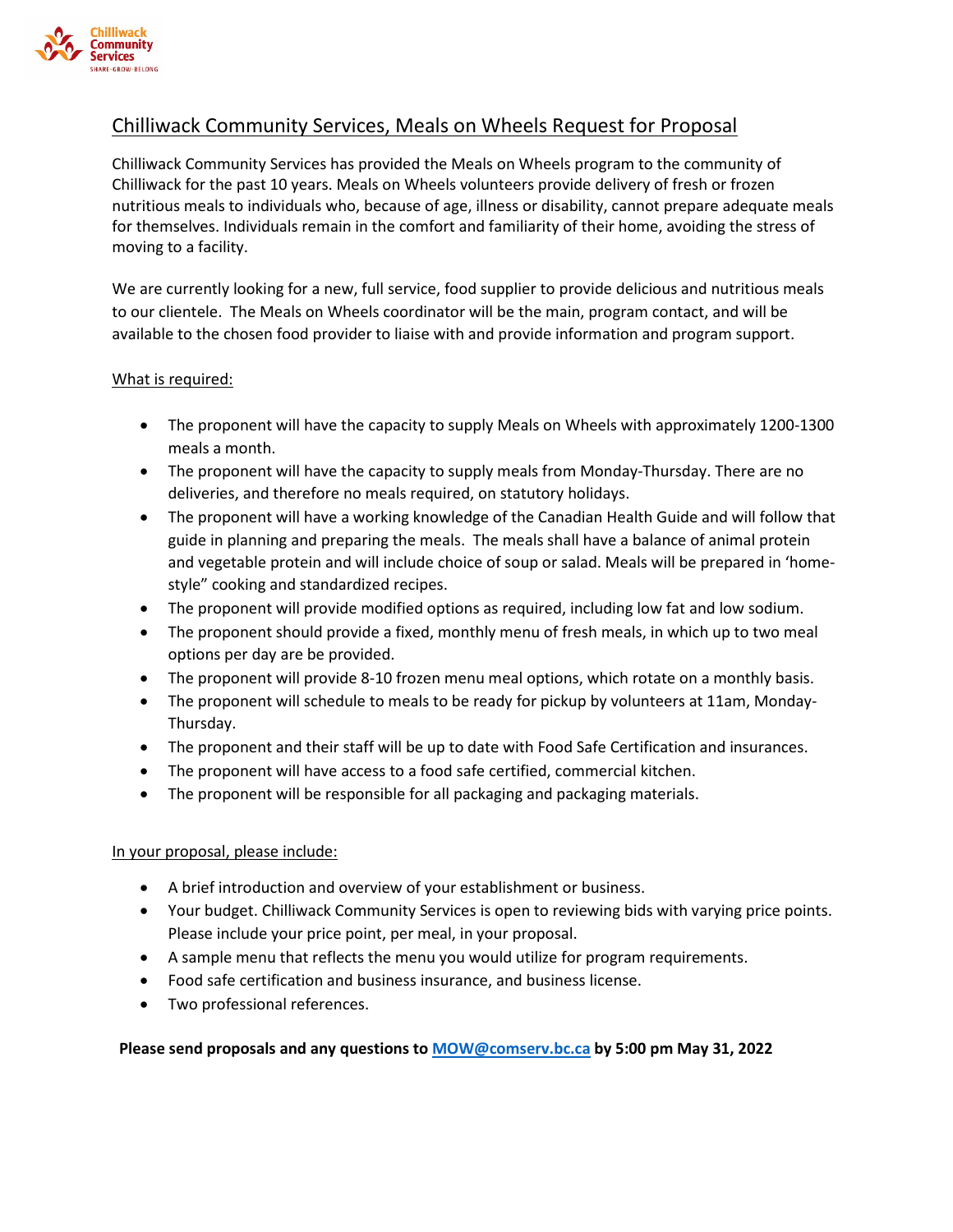#### **SAMPLE MENU**

# **Meals on Wheels -May 2022**

| How to order:<br>Circle either A or B option (sandwiches served on<br>multigrain bread unless otherwise stated)<br>Circle either Soup or Salad (dressing not included)<br>Circle "P" to add extra protein for extra \$3.00<br>Circle dessert choice to add for extra \$1.50 |                                                                                                    | Chilliwack<br>Community<br>Services<br>SHARE-GROW-BELONG         | Call to place order 604-793-7242,<br>email order to mow@comserv.bc.ca<br>or give order sheet to driver<br>Place your order by April 15 |                |  |  |  |
|-----------------------------------------------------------------------------------------------------------------------------------------------------------------------------------------------------------------------------------------------------------------------------|----------------------------------------------------------------------------------------------------|------------------------------------------------------------------|----------------------------------------------------------------------------------------------------------------------------------------|----------------|--|--|--|
|                                                                                                                                                                                                                                                                             | <b>OPTION A</b>                                                                                    | <b>OPTION B</b>                                                  |                                                                                                                                        | Add<br>Protein |  |  |  |
| $\overline{2}$                                                                                                                                                                                                                                                              | <b>Honey Garlic Meatball</b>                                                                       | Sandwich of the week                                             | <b>Tossed Salad</b><br>Soup                                                                                                            |                |  |  |  |
| <b>Mon</b>                                                                                                                                                                                                                                                                  | Served with steamed nugget potato & mixed                                                          | BLT Wrap-bacon, lettuce, cheddar                                 | Add Dessert: fruit cup, mini cupcake,                                                                                                  | P              |  |  |  |
|                                                                                                                                                                                                                                                                             | vegetables                                                                                         | cheese, mayo wrapped in a flour                                  | date square, GF brownie                                                                                                                |                |  |  |  |
| 3                                                                                                                                                                                                                                                                           | <b>BBQ Boneless Pork Chop</b>                                                                      | Sandwich of the week                                             | <b>Tossed Salad</b><br>Soup                                                                                                            |                |  |  |  |
| <b>Tues</b>                                                                                                                                                                                                                                                                 | Tender boneless pork chop, basted with smoky BBQ<br>sauce served with mashed potato, gravy & mixed | BLT Wrap-bacon, lettuce, cheddar                                 | Add Dessert: fruit cup, mini cupcake,                                                                                                  | P              |  |  |  |
|                                                                                                                                                                                                                                                                             | vegetables                                                                                         | cheese, mayo wrapped in a flour<br>tortilla                      | date square, GF brownie                                                                                                                |                |  |  |  |
| $\overline{\mathbf{4}}$                                                                                                                                                                                                                                                     | <b>Stuffed Pepper</b>                                                                              | Sandwich of the week                                             | <b>Tossed Salad</b><br>Soup                                                                                                            |                |  |  |  |
| <b>Wed</b>                                                                                                                                                                                                                                                                  | Pepper stuffed with rice, sweet corn, black                                                        | BLT Wrap-bacon, lettuce, cheddar                                 | Add Dessert: fruit cup, mini cupcake,                                                                                                  |                |  |  |  |
|                                                                                                                                                                                                                                                                             | beans, bell pepper, tomatoes, cheddar cheese                                                       | cheese, mayo wrapped in a flour                                  | date square, GF brownie                                                                                                                | P              |  |  |  |
|                                                                                                                                                                                                                                                                             | served with mixed vegetables                                                                       | tortilla                                                         |                                                                                                                                        |                |  |  |  |
| 5                                                                                                                                                                                                                                                                           | Spinach, Mushroom Strata                                                                           | Sandwich of the week                                             | <b>Tossed Salad</b><br>Soup                                                                                                            |                |  |  |  |
| <b>Thurs</b>                                                                                                                                                                                                                                                                | Baked casserole with eggs, mushrooms,                                                              | BLT Wrap-bacon, lettuce, cheddar                                 | Add Dessert: fruit cup, mini cupcake,                                                                                                  | P              |  |  |  |
|                                                                                                                                                                                                                                                                             | spinach, caramelized onion, Swiss cheese<br>served with tossed salad                               | cheese, mayo wrapped in a flour<br>tortilla                      | date square, GF brownie                                                                                                                |                |  |  |  |
|                                                                                                                                                                                                                                                                             |                                                                                                    |                                                                  |                                                                                                                                        |                |  |  |  |
| 9                                                                                                                                                                                                                                                                           | Vegetarian Lasagna                                                                                 | Sandwich of the week                                             | <b>Tossed Salad</b><br>Soup                                                                                                            |                |  |  |  |
| <b>Mon</b>                                                                                                                                                                                                                                                                  | Marinara sauce, spinach, mushroom, zucchini,                                                       | Egg Salad Sandwich - boiled eggs,                                | Add Dessert: fruit cup, mini cupcake,                                                                                                  | P              |  |  |  |
|                                                                                                                                                                                                                                                                             | celery, carrots, and onion layered with lasagna<br>noodles, mozzarella, & asiago cheese. Served    | green onion, celery, mayonnaise<br>served on multigrain bread    | date square, GF brownie                                                                                                                |                |  |  |  |
|                                                                                                                                                                                                                                                                             | with tossed salad                                                                                  |                                                                  |                                                                                                                                        |                |  |  |  |
|                                                                                                                                                                                                                                                                             |                                                                                                    |                                                                  |                                                                                                                                        |                |  |  |  |
|                                                                                                                                                                                                                                                                             | <b>Roasted Chicken</b>                                                                             | Sandwich of the week                                             |                                                                                                                                        |                |  |  |  |
| 10                                                                                                                                                                                                                                                                          | Served with oven roasted potato and mixed                                                          | Egg Salad Sandwich - boiled eggs,                                | <b>Tossed Salad</b><br>Soup<br>Add Dessert: fruit cup, mini cupcake,                                                                   |                |  |  |  |
| <b>Tues</b>                                                                                                                                                                                                                                                                 | vegetables                                                                                         | green onion, celery, mayonnaise                                  | date square, GF brownie                                                                                                                | P              |  |  |  |
|                                                                                                                                                                                                                                                                             |                                                                                                    | served on multigrain bread                                       |                                                                                                                                        |                |  |  |  |
| 11                                                                                                                                                                                                                                                                          | Broccoli, Mushroom & Rice Casserole                                                                | Sandwich of the week                                             | <b>Tossed Salad</b><br>Soup                                                                                                            |                |  |  |  |
| <b>Wed</b>                                                                                                                                                                                                                                                                  | Broccoli, mushroom, brown rice & cheddar                                                           | Egg Salad Sandwich - boiled eggs,                                | Add Dessert: fruit cup, mini cupcake,                                                                                                  | P              |  |  |  |
|                                                                                                                                                                                                                                                                             | cheese casserole served with mixed                                                                 | green onion, celery, mayonnaise                                  | date square, GF brownie                                                                                                                |                |  |  |  |
| 12                                                                                                                                                                                                                                                                          | vegetables<br><b>Fish and Chips</b>                                                                | served on multigrain bread<br>Sandwich of the week               |                                                                                                                                        |                |  |  |  |
|                                                                                                                                                                                                                                                                             | Battered Blue Cod filet served with chips &                                                        | Egg Salad Sandwich - boiled eggs,                                | <b>Tossed Salad</b><br>Soup<br>Add Dessert: fruit cup, mini cupcake,                                                                   |                |  |  |  |
| <b>Thur</b>                                                                                                                                                                                                                                                                 | coleslaw                                                                                           | green onion, celery, mayonnaise                                  | date square, GF brownie                                                                                                                | P              |  |  |  |
|                                                                                                                                                                                                                                                                             |                                                                                                    | served on multigrain bread                                       |                                                                                                                                        |                |  |  |  |
| 16                                                                                                                                                                                                                                                                          | Quinoa Almond Berry Salad                                                                          | <b>Sandwich of the week</b>                                      | <b>Tossed Salad</b><br>Soup                                                                                                            |                |  |  |  |
| Mon                                                                                                                                                                                                                                                                         | Steamed quinoa, fresh blueberries, fresh                                                           | Cranberry Turkey Sandwich-oven                                   | Add Dessert: fruit cup, mini cupcake,                                                                                                  |                |  |  |  |
|                                                                                                                                                                                                                                                                             | strawberries, sliced almonds, maple balsamic                                                       | roasted turkey with lettuce, &                                   | date square, GF brownie                                                                                                                |                |  |  |  |
|                                                                                                                                                                                                                                                                             | dressing                                                                                           | cranberry mayo                                                   |                                                                                                                                        |                |  |  |  |
| 17                                                                                                                                                                                                                                                                          | <b>Greek Style Chicken</b><br>Tender chicken marinated in lemon & Greek                            | Sandwich of the week                                             | <b>Tossed Salad</b><br>Soup                                                                                                            |                |  |  |  |
| <b>Tues</b>                                                                                                                                                                                                                                                                 | seasonings served on steamed brown rice                                                            | Cranberry Turkey Sandwich-oven<br>roasted turkey with lettuce, & | Add Dessert: fruit cup, mini cupcake,<br>date square, GF brownie                                                                       | P              |  |  |  |
|                                                                                                                                                                                                                                                                             | with mixed vegetables                                                                              | cranberry mayo                                                   |                                                                                                                                        |                |  |  |  |
| 18                                                                                                                                                                                                                                                                          | Sweet Potato & Chickpea Coconut Curry                                                              | Sandwich of the week                                             | <b>Tossed Salad</b><br>Soup                                                                                                            |                |  |  |  |
|                                                                                                                                                                                                                                                                             | Sweet potato, chickpeas, spinach in a light                                                        | Cranberry Turkey Sandwich-oven                                   | Add Dessert: fruit cup, mini cupcake,                                                                                                  |                |  |  |  |
| Wed                                                                                                                                                                                                                                                                         | coconut curry sauce served on steamed                                                              | roasted turkey with lettuce, &                                   | date square, GF brownie                                                                                                                | P              |  |  |  |
|                                                                                                                                                                                                                                                                             | quinoa with mixed vegetables                                                                       | cranberry mayo                                                   |                                                                                                                                        |                |  |  |  |
| 19                                                                                                                                                                                                                                                                          | <b>Salisbury Steak</b>                                                                             | Sandwich of the week                                             | Soup<br><b>Tossed Salad</b>                                                                                                            |                |  |  |  |
| <b>Thurs</b>                                                                                                                                                                                                                                                                | Served with mushroom gravy on mashed<br>potatoes served with mixed vegetables                      | Cranberry Turkey Sandwich-oven<br>roasted turkey with lettuce, & | Add Dessert: fruit cup, mini cupcake,<br>date square, GF brownie                                                                       | P              |  |  |  |